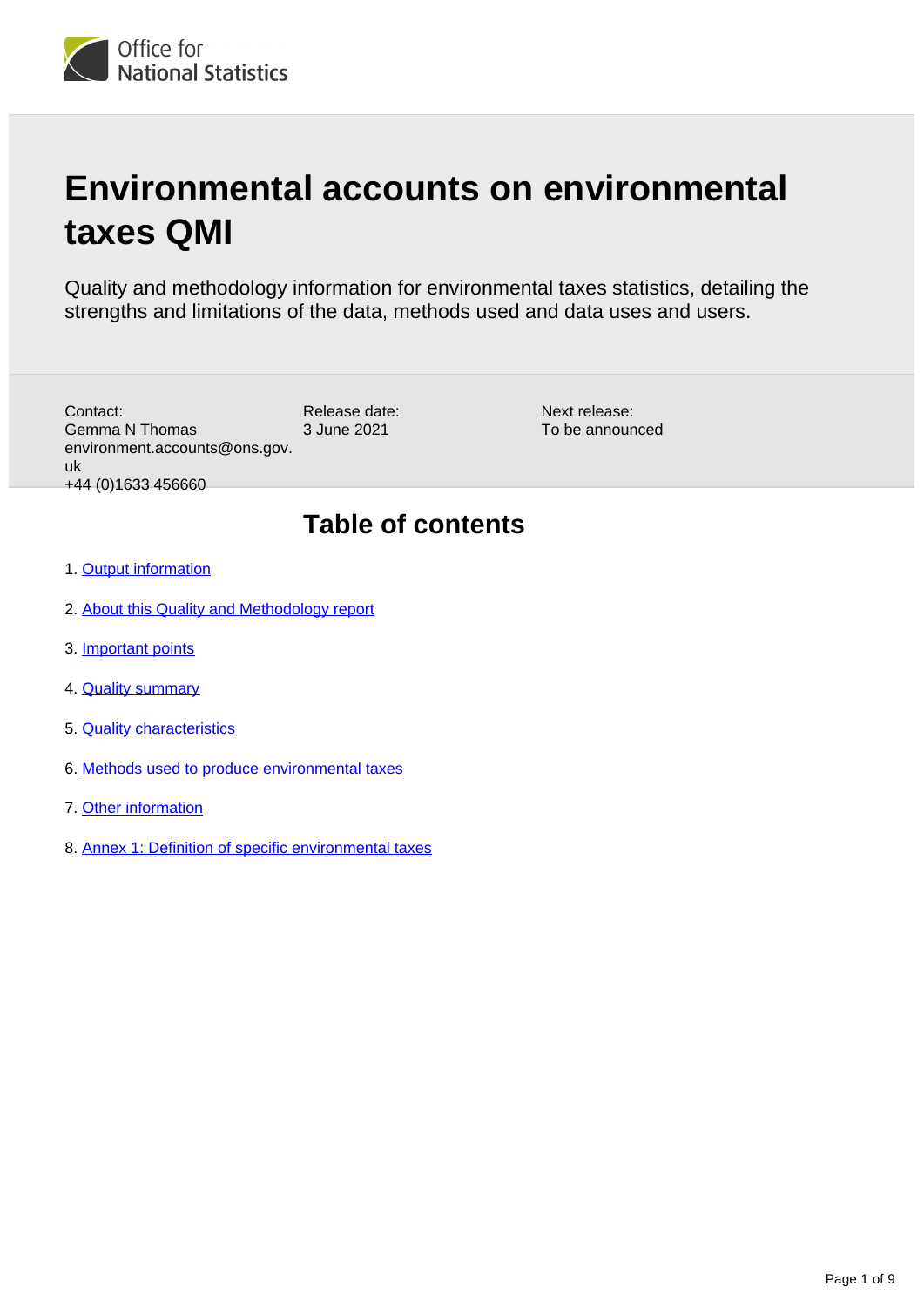### <span id="page-1-0"></span>**1 . Output information**

| <b>National Statistic</b> |                 |
|---------------------------|-----------------|
| <b>Frequency</b>          | Annual          |
| <b>How compiled</b>       | Various sources |
| Geographic coverage       | lUК             |
| <b>Last revised</b>       | 3 June 2021     |

## <span id="page-1-1"></span>**2 . About this Quality and Methodology report**

This quality and methodology report contains information on the quality characteristics of the data, including the [Code of Practice for Statistics](https://code.statisticsauthority.gov.uk/the-code/) from the [UK Statistics Authority,](https://uksa.statisticsauthority.gov.uk/) and the methods used to create it. The information in this report will help you to:

- understand the strengths and limitations of the data
- learn about existing uses and users of the data
- understand the methods used to create the data
- decide suitable uses for the data
- reduce the risk of misusing data

### <span id="page-1-2"></span>**3 . Important points**

This report provides users of the environmental taxes statistics with information on the quality and appropriate use of these estimates.

Environmental taxes form part of the Office for National Statistics (ONS) UK Environmental Accounts. There are quality and methodology information reports available for other UK Environmental Accounts estimates, including:

- [Air emissions](https://www.ons.gov.uk/economy/environmentalaccounts/methodologies/environmentalaccountsonairemissionsqmi)
- [Energy use](https://www.ons.gov.uk/economy/environmentalaccounts/methodologies/environmentalaccountsonenergyqmi)
- **[Material flows](https://www.ons.gov.uk/economy/environmentalaccounts/methodologies/environmentalaccountsonmaterialflowsqmi)**
- **[Environmental Protection Expenditure](https://www.ons.gov.uk/economy/environmentalaccounts/bulletins/environmentalprotectionexpenditureuk/2017#quality-and-methodology)**
- [Environmental Goods and Services Sector](https://www.ons.gov.uk/economy/environmentalaccounts/methodologies/environmentalaccountsontheenvironmentalgoodsandservicessectoregssqmi)

### <span id="page-1-3"></span>**4 . Quality summary**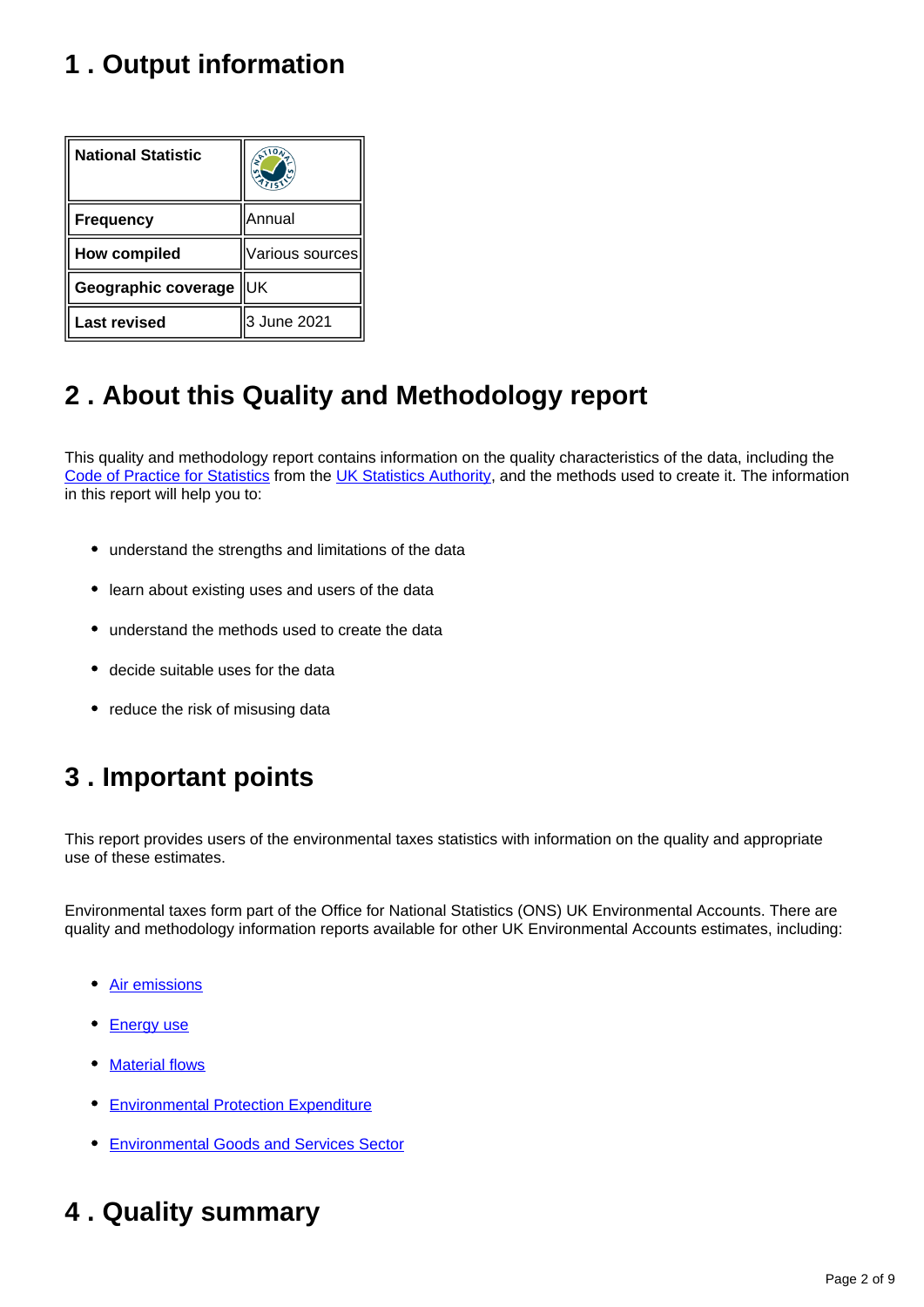#### **Overview**

The UN [System of Environmental Economic Accounts](https://seea.un.org/) (SEEA), together with the UN [System of National Accounts](https://unstats.un.org/unsd/nationalaccount/sna2008.asp) (SNA) and the European System of Accounts (ESA), provides a framework for producing internationally comparable statistics on the environment and its relationship with the economy.

Environmental taxation is captured within this international framework. Environmental taxes (and other economic instruments such as charges or subsidies) for pollution control and natural resource management are an increasingly important part of public policy.

Environmental taxes are based on a physical unit that has a proven negative impact on the environment. For example, this could be a litre of petrol, or a proxy measurement such as a passenger flight. The tax also needs to be defined as a tax (and not another type of payment) in the European System of National and Regional Accounts (ESA 2010). The [National Tax List](https://www.ons.gov.uk/economy/governmentpublicsectorandtaxes/publicspending/datasets/esatable9listoftaxes) is published by the ONS using ESA 2010. This definition is also explained in the [Central Framework](https://seea.un.org/content/seea-central-framework) for the System of Environmental Economic Accounting from the United Nations (although it refers to the System of National Accounts rather than ESA 2010 specifically).

A range of statistics are published in the UK Environmental Accounts on environmental taxation:

- total environmental tax revenue
- environmental tax revenue as a proportion of gross domestic product (GDP)
- environmental tax revenue as a proportion of total tax revenue including social contributions
- environmental tax revenue broken down by economic activity ([Standard Industrial Classification 2007](https://www.ons.gov.uk/methodology/classificationsandstandards/ukstandardindustrialclassificationofeconomicactivities/uksic2007)) and type of environmental tax (Energy, Transport, Pollution and Resource)

These are all made available for download as Microsoft Excel files from the [Environmental Accounts](https://www.ons.gov.uk/economy/environmentalaccounts/datalist) page of the ONS website.

Source data on aggregate revenue for each type of tax is provided to the ONS from HM Treasury, to enable compilation of public sector accounts. We then produce a breakdown of the aggregate by industry, including allocation to households and the rest of the world. To do so, we use a number of sources, including supply and use tables. This is explained further in Section 6.

#### **Users and uses**

Due to its compatibility with the boundaries and definitions used in the national accounts, the data are a useful input to economic analysis. The potential uses for data come from a variety of international organisations, UK and other governments and the research community. The primary users of environmental taxes data in government are HM Treasury and the Department for Environment, Food and Rural Affairs (Defra).

### <span id="page-2-0"></span>**5 . Quality characteristics**

### **Geography**

Estimates are available at UK level.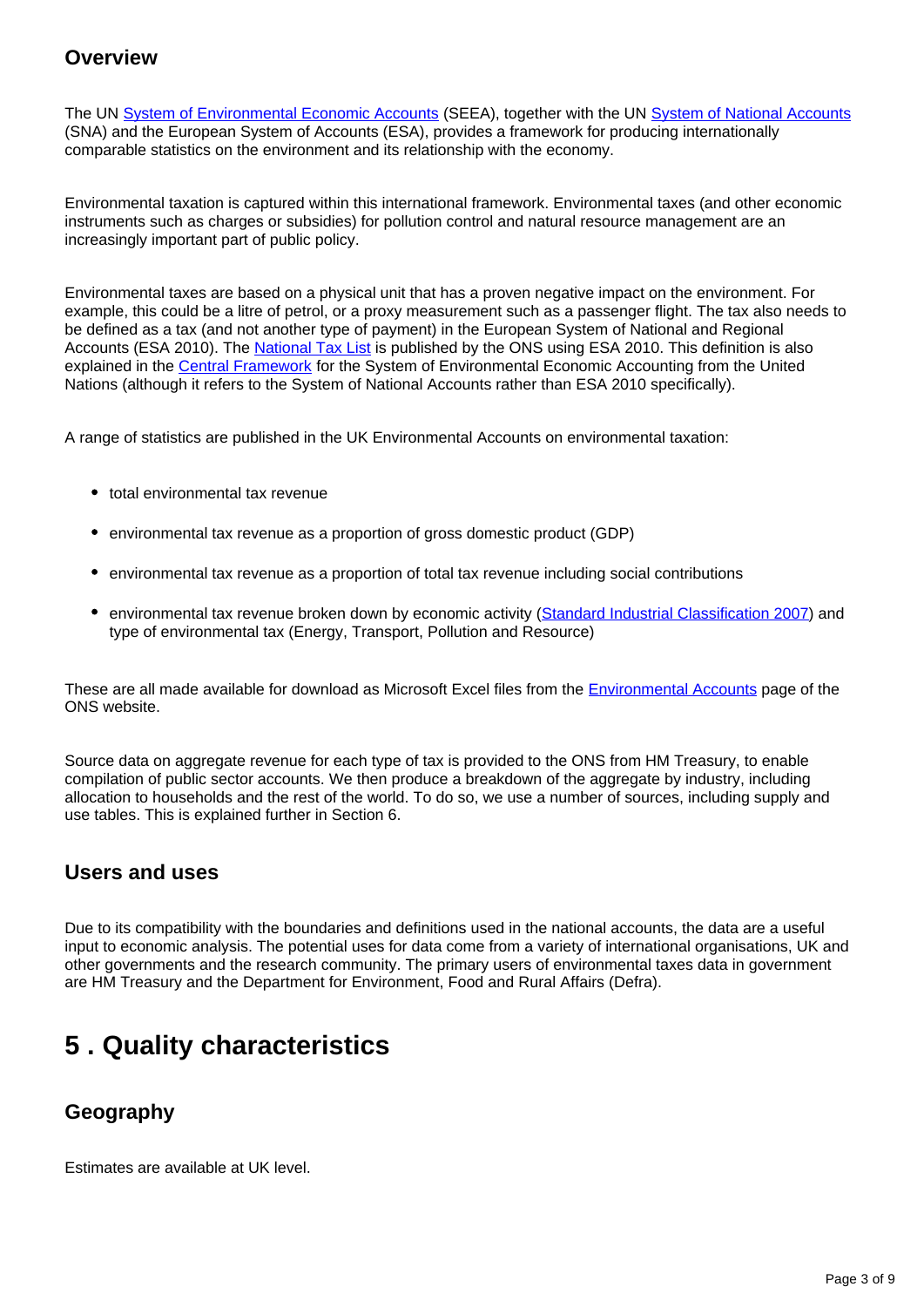### **Coherence and comparability**

Environmental taxes data are sourced from the public sector accounts branch of the Office for National Statistics (ONS) and are based on administrative data supplied by HM Treasury. During the compilation process, validation checks ensure that published ONS environmental taxes data are consistent with the source data.

Environmental taxes data are published as a time series from 1997, and data within this time series are internally consistent, enabling the analysis of emerging trends. The UK National Tax List is regularly reviewed to determine if any environmental taxes have been introduced or have stopped. Data are comparable over time and the time series is subject to revision each year. Revisions can occur for various reasons including updates to source data.

The UK Environmental Accounts are a satellite account of the main national accounts. As such, estimates of environmental taxes published in the UK Environmental Accounts are consistent with those used in the national accounts.

As definitions of environmental taxes reported are internationally agreed, this allows for cross-country comparisons of levels of environmental taxation to be made. The data tables "environmental taxes as a share of GDP" and "environmental taxes a share of total taxes and social contributions" within the Environmental Accounts publication, contain data on the UK along with other EU countries. These data are available on the **Eurostat** [website](https://appsso.eurostat.ec.europa.eu/nui/show.do?dataset=env_ac_taxind2&lang=en).

### **Timeliness and punctuality**

Environmental taxes data are published within the Environmental Accounts release in June each year. The timeliness of the environmental taxes data contained within the release varies from year-1 to year-3 depending on the specific breakdown. The ONS aim to publish the most timely data environmental taxes data available as soon as is possible.

The release, and any articles associated with the environmental taxes estimates, are pre-announced on the ONS website. As well as the latest dataset, previously released datasets are accessible on the [ONS website.](https://www.ons.gov.uk/economy/environmentalaccounts/datasets/ukenvironmentalaccountsenvironmentaltaxes)

### **Concepts and definitions**

Environmental taxes are based on a physical unit that has a proven negative impact on the environment. For example, this could be a litre of petrol, or a proxy measurement such as a passenger or cargo flight. The tax also needs to be defined as a tax (and not another type of payment) in the European System of National and Regional Accounts (ESA 2010). The [National Tax List](https://www.ons.gov.uk/economy/governmentpublicsectorandtaxes/publicspending/datasets/esatable9listoftaxes) is published by the ONS using ESA 2010.

This definition has been agreed by international experts, and adopted by **Eurostat** and the **Organisation for** [Economic Co-operation and Development](https://stats.oecd.org/Index.aspx?DataSetCode=ERTR) (OECD).

By considering the effects of taxes rather than their aims, it is possible to understand the degree to which environmental issues affect how a government raises its revenue. For instance, a tax may be introduced with the purpose of increasing government revenue rather than reducing environmental degradation, but this would not prevent its inclusion as an environmental tax.

Measures of environmental taxes should be interpreted and used with care. In particular, the levels of revenues from environmental taxes do not necessarily indicate the relative importance or the success of environmental policy. High environmental tax revenues can result either from high rates of taxes or from high levels of environmental problems (for example, pollution), leading to a large tax base. The broad measure of revenues can also fail to capture the effect of the differential rates that encourage a shift away from higher-impact behaviour (such as the use of leaded petrol).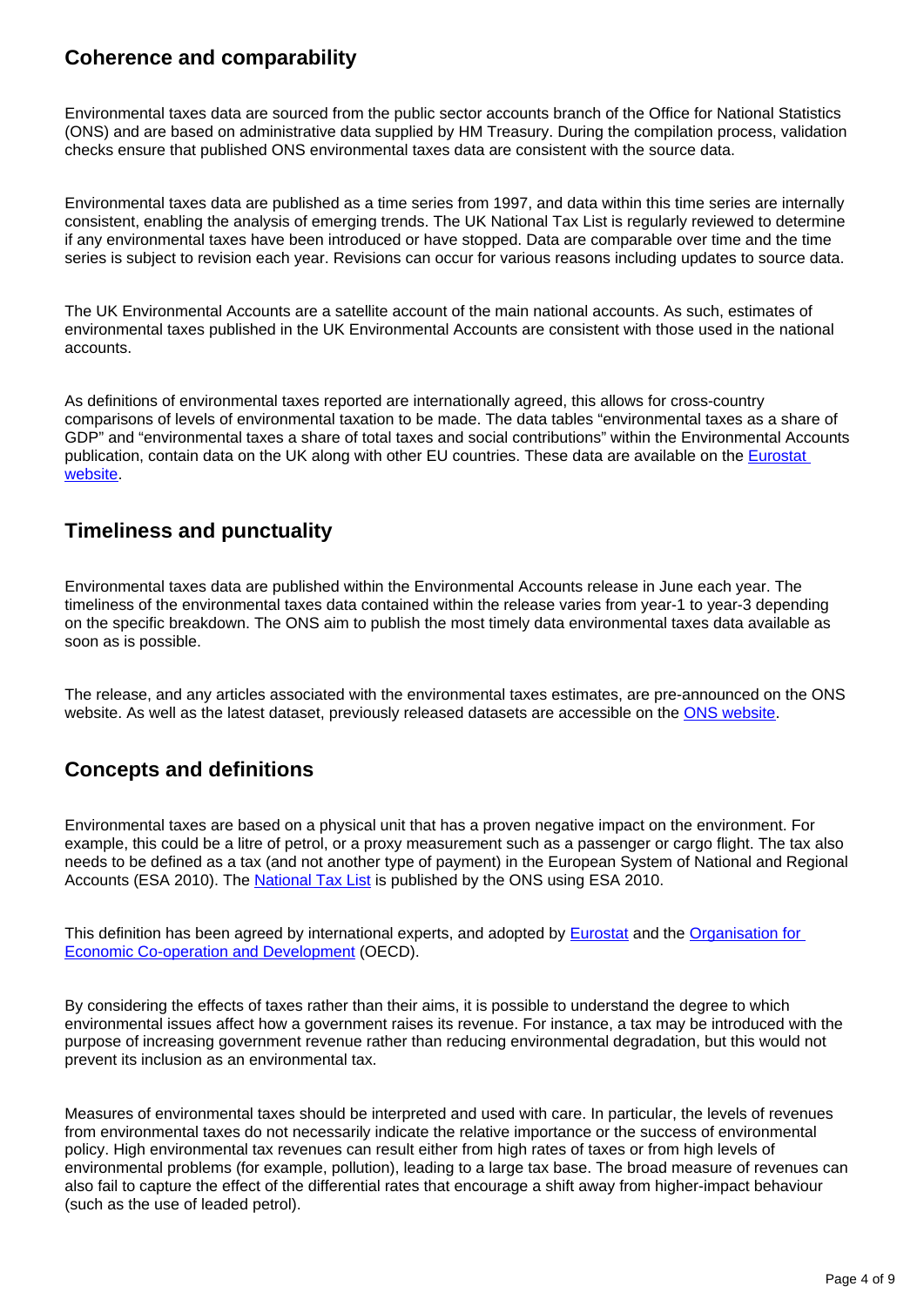### <span id="page-4-0"></span>**6 . Methods used to produce environmental taxes**

The environmental taxes data are compiled in accordance with the System of Environmental Economic [Accounting \(SEEA\)](http://unstats.un.org/unsd/envaccounting/seea.asp), which closely follows national accounting standards set out in the System of National [Accounts \(SNA\).](https://unstats.un.org/unsd/nationalaccount/sna2008.asp)

Environmental taxes are identified according to criteria laid out by the [Eurostat handbook on the compilation of](https://ec.europa.eu/eurostat/documents/3859598/5936129/KS-GQ-13-005-EN.PDF/706eda9f-93a8-44ab-900c-ba8c2557ddb0?version=1.0)  [environmental taxes](https://ec.europa.eu/eurostat/documents/3859598/5936129/KS-GQ-13-005-EN.PDF/706eda9f-93a8-44ab-900c-ba8c2557ddb0?version=1.0), which follows [System of Environmental Economic Accounting](https://seea.un.org/content/seea-central-framework) guidance. Environmental taxes are grouped into four main tax categories.

#### **Energy taxes**

This category includes taxes on energy products used for both transport and stationary purposes. The most important energy products for transport are petrol and diesel. Energy products for stationary use include fuel oils, natural gas, coal and electricity. Taxes relating to the reduction of carbon dioxide (CO2) emissions reduction are also included within this category. In the UK, these include the Climate Change Levy, the Emissions Trading Scheme and the Carbon Reduction Commitment<sup>1</sup>.

#### **Pollution taxes**

This group includes taxes on measured or estimated emissions to air and water, management of solid waste and noise. They exclude taxes related to CO2 emissions, which are included under energy taxes.

#### **Resource taxes**

This category includes taxes linked to the extraction or to the use of natural resources such as water, forest, wild flora and fauna etc.

#### **Transport taxes**

This category mainly includes taxes related to the ownership and use of motor vehicles and taxes on other transport equipment, when they conform to the general definition of environmental taxes. The taxes may be oneoff taxes related to imports or sales of the equipment, or recurrent taxes such as an annual road tax. All taxes on means of transport should be included, even taxes on means of transport that are considered to be relatively more environmentally friendly such as railway rolling stock and public transport in general. Taxes on electric cars should also be included. This is because although a train may be better for the environment than a car (for example), it still affects the environment negatively. Taxes on vehicle insurance should also be included, provided they are specific taxes on the insurance of vehicles and not general insurance taxes levied on all kinds of insurance contracts.

In the UK, these four tax categories currently include the taxes shown below. For detailed descriptions of individual taxes please see Annex 1.

### **Environmental taxes in the UK**

The levies, duties and benefits, etc. that are included in each type of tax.

Energy tax includes: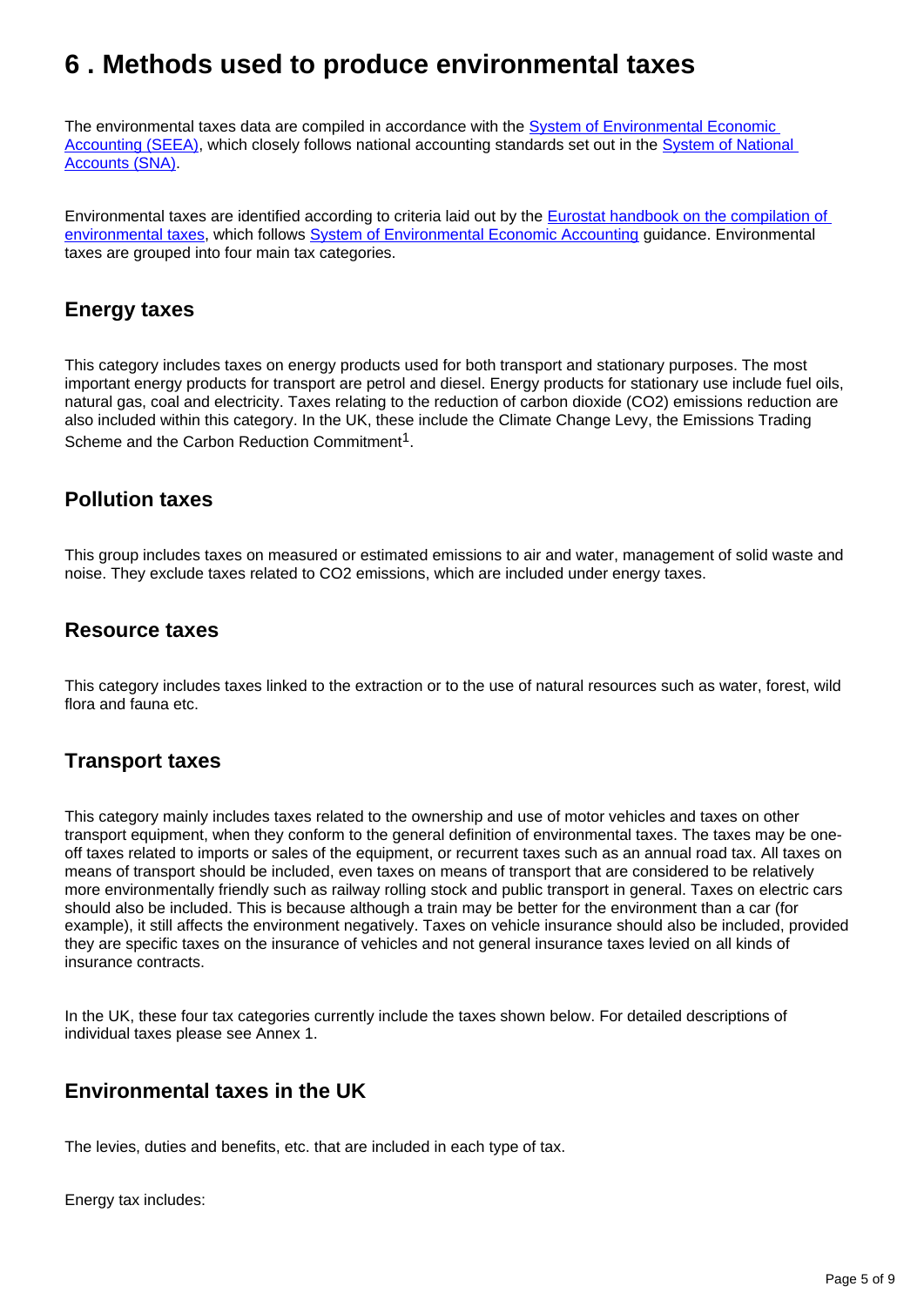- Carbon Reduction Commitment
- Climate Change Levy
- Contracts for Difference
- Emissions Trading System
- Fossil Fuel Levy
- Gas Levy
- Hydro Benefit
- Hydrocarbon Oil Duty
- Renewables Obligation

Pollution tax includes:

• Landfill

Resources tax includes:

- Aggregates Levy
- Fishing licences

Transport tax includes:

- Air Passenger Duty
- Air Travel Operators Tax
- Boat licences
- Dartford Toll
- Motor vehicle duties paid by businesses
- Motor vehicle duties paid by households
- Northern Ireland Driver Vehicle Agency (DVANI)
- Rail Franchise Premia
- Vehicle Registration tax

In general, new taxes and changes to taxes are identified through the Office of National Statistics (ONS) classification process. Assurance of coverage is assisted by HM Revenue and Customs (HMRC), which is responsible for collecting most UK taxes, and HM Treasury. These government departments provide monthly data to the ONS detailing each individual tax collected, and the amount of revenue associated with that tax. This ensures appropriate coverage of all relevant taxes.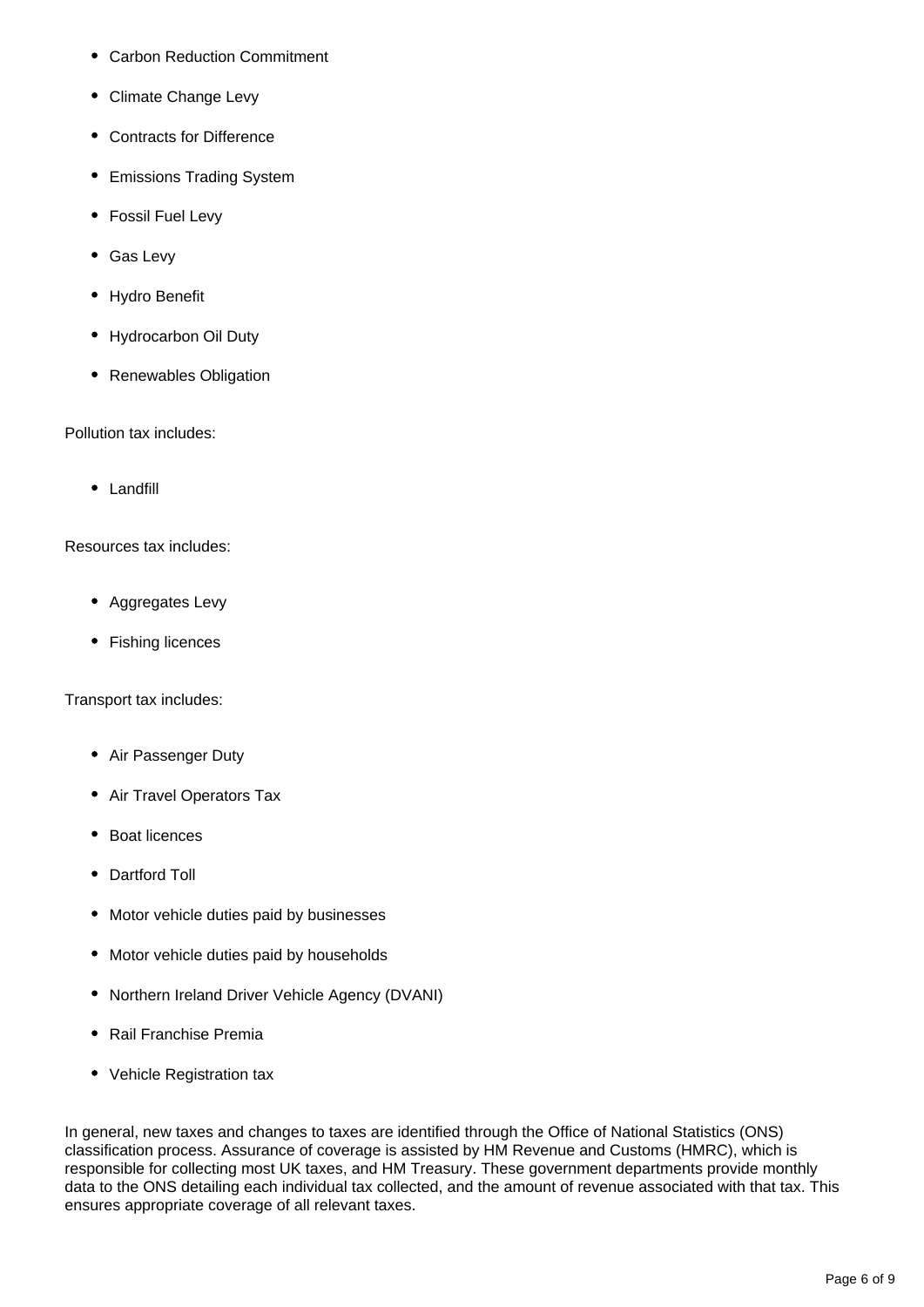During the compilation process validation checks ensure that published ONS environmental taxes data are consistent with the source data. Quality assurance checks are also completed to ensure accuracy when compiling and publishing the results. This includes checking against the **National Tax List.** 

### **Allocation of taxes to industries**

We use several different sources to allocate taxes to industries ([Standard Industrial Classification 2007\)](https://www.ons.gov.uk/methodology/classificationsandstandards/ukstandardindustrialclassificationofeconomicactivities/uksic2007) as well as to households and the rest of the world. We receive the aggregate revenue for each tax listed in Table 1 from the public finances branch of the ONS, that in turn receive it from HM Treasury.

We then split out these aggregates by industry, using several data sources. The main source is supply and use tables for each year, which show the flow of products in the UK economy and therefore show, for example, how much energy each industry uses. This allows for estimation of how much tax an industry will pay. We also use some information from the Living Costs and Food Survey for tax payable by households and the rest of the world for Air Passenger Duty and the duty on hydrocarbon oils. Lastly, for some taxes, we receive data already allocated to industries (motor vehicle duty, Northern Ireland Driver Vehicle Agency, Emissions Trading System, and Carbon Reduction Commitment) which uses information from the Annual Business Survey. For boat and fishing licenses, we allocate revenue for these taxes all to households.

### **Accuracy**

As the true value for environmental taxes is never known, the accuracy of data is difficult to assess. However, most sources for public income are administrative and therefore not subject to sampling error.

One way in which to measure accuracy is reliability and this can be determined according to the magnitude of revisions. Although the data sources used to compile environmental taxes data are subject to revision, aggregate revisions tend to be small in magnitude, with total environmental tax revenue generally revised by less than 0.1% each year. Revisions can be larger when we review the allocation of a specific tax to industry, which often is due to revisions to Supply and Use tables.

#### **Notes for: Methods used to produce the environmental taxes data**

1. Carbon dioxide (CO2) taxes are included in energy taxes rather than the pollution taxes category because these taxes are integrated with energy taxes and as such splitting them out is difficult. Such taxes are often introduced as a substitute for other energy taxes and the revenue from them is often large compared to the revenue from pollution taxes. This means that includes CO2 taxes with pollution taxes rather than energy taxes would distort international comparisons.

### <span id="page-6-0"></span>**7 . Other information**

More information on environmental taxes and other topics related to UK Environmental Accounts is available:

[UK Environmental Accounts](https://www.ons.gov.uk/economy/environmentalaccounts)

[UN System of Environmental and Economic Accounting \(SEEA\)](https://seea.un.org/)

[European regulation on environmental economic accounts](https://eur-lex.europa.eu/legal-content/EN/LSU/?uri=CELEX:32011R0691)

[Eurostat handbook on the compilation of environmental taxes](https://ec.europa.eu/eurostat/documents/3859598/5936129/KS-GQ-13-005-EN.PDF/706eda9f-93a8-44ab-900c-ba8c2557ddb0?version=1.0)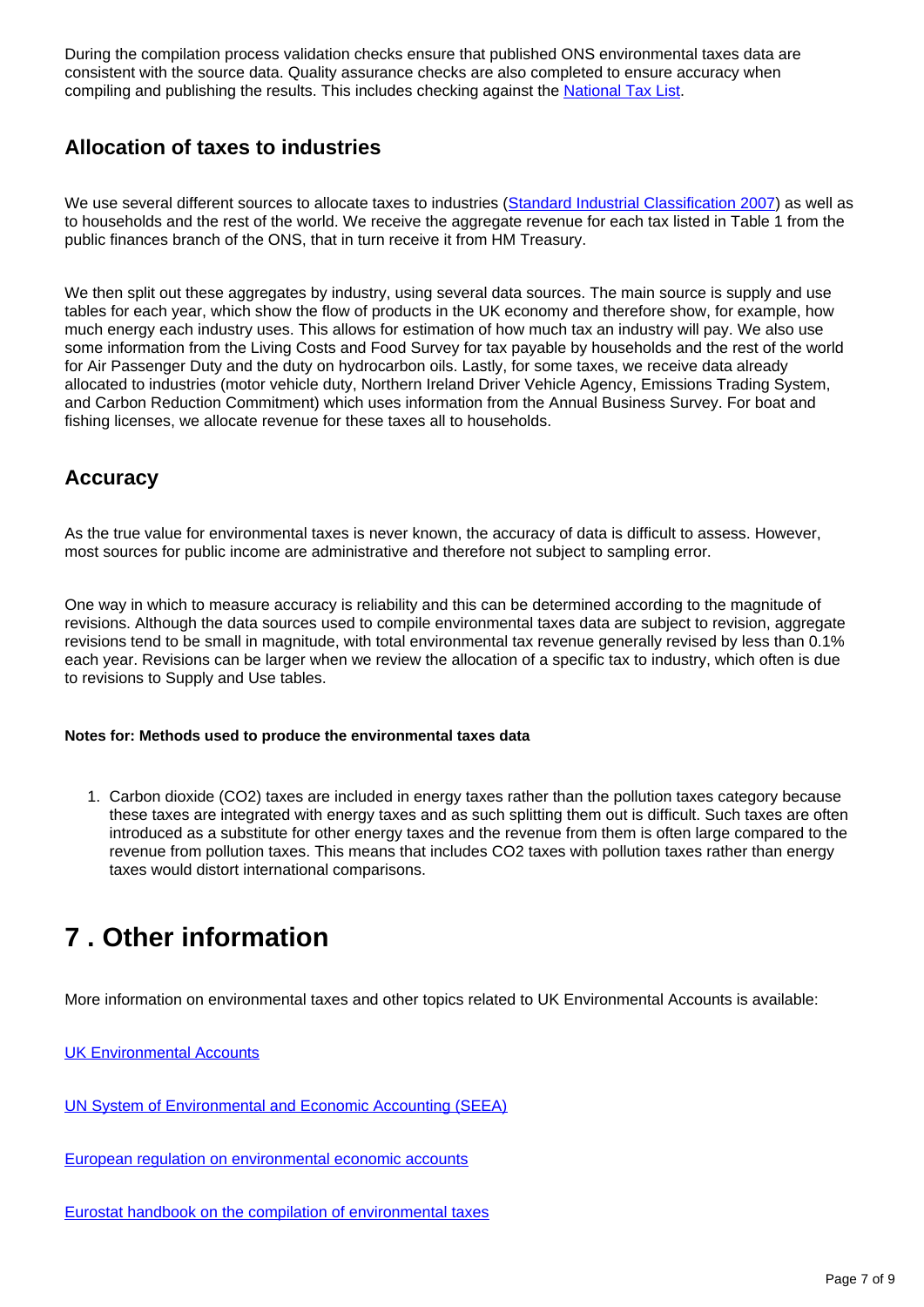### <span id="page-7-0"></span>**8 . Annex 1: Definition of specific environmental taxes**

Tax on hydrocarbon oils is also known as fuel duty and include taxes on unleaded petrol (including super unleaded), leaded petrol, lead replacement petrol, ultra-low sulphur petrol, diesel and ultra-low sulphur diesel. There are different rates payable depending on the fuel.

The Climate Change Levy is a tax on energy delivered to non-domestic users (with some industries such as charities being exempt) and was introduced in 2001. From 2013 it includes the carbon price floor, which taxes fossil fuels used to generate electricity. It is charged at the point of supply.

The Fossil Fuel Levy was introduced in 1990 and is a tax paid by suppliers of electricity from non-renewable energy sources, it was set at 0% (it ended) following the introduction of the Climate Change Levy.

The Gas Levy was introduced in 1981. It was a tax on gas suppliers who arranged gas supply contracts. The tax was remanded in the finance act 1998.

Hydro Benefit is a tax on energy suppliers to protect domestic consumers from the high costs of distributing electricity in the north of Scotland. It ceased in 2005 and was replaced with alternative schemes.

Renewables Obligation tax was introduced in 2002 for Great Britain, and in 2005 for Northern Ireland. It requires supplies of electricity to generate a certain proportion of electricity from renewable sources.

The Contracts for Difference scheme was introduced in 2014 and was previously included within the renewables obligation data -- it has replaced the renewables obligation scheme for new claims. The scheme is designed to incentivise investment in renewable energy generation. The basic principle is that generators are offered a contract with a known strike price for renewable electricity sold. If the market price for electricity is below the strike price, the generator is paid the difference from the government; if the market price for electricity is above the strike price, the generator pays back the difference to the government.

The European Union Emissions Trading System (ETS) was introduced in 2005. It is designed to help limit greenhouse gas emissions from heavy energy using installations by setting a cap on allowance of greenhouse gas emissions from such installations. Companies with such installations receive or buy emissions which they can trade with one another as needed. A limit on the total number of allowances available ensures they have a value. Each year a company must surrender enough emissions allowances to cover its emissions, otherwise fines are imposed. If a company reduces its emissions, it can keep spare allowances to cover its future needs or sell them to other companies. In January 2021, a UK version of the ETS replaced the EU scheme following the UK's exit from the EU.

The Carbon Reduction Commitment was introduced in 2010 and is designed to improve energy efficiency and cut carbon dioxide emissions in private and public sector organisations that are high energy users, using allowances. Organisations that meet set criteria must participate. The scheme is being phased out in favour of increased use of the Climate Change Levy.

Air Passenger Duty was introduced in 1994 and is charged on all passenger flights from UK airports. Rates vary by destination and class of travel.

Rail Franchises Premia refers to the premium paid by train companies to the UK Government of provide specified train services. The franchising system began in the 1990s as part of the privatisation of British Rail. This was paused in 2020 and it was announced that the franchise system would be replaced by another system.